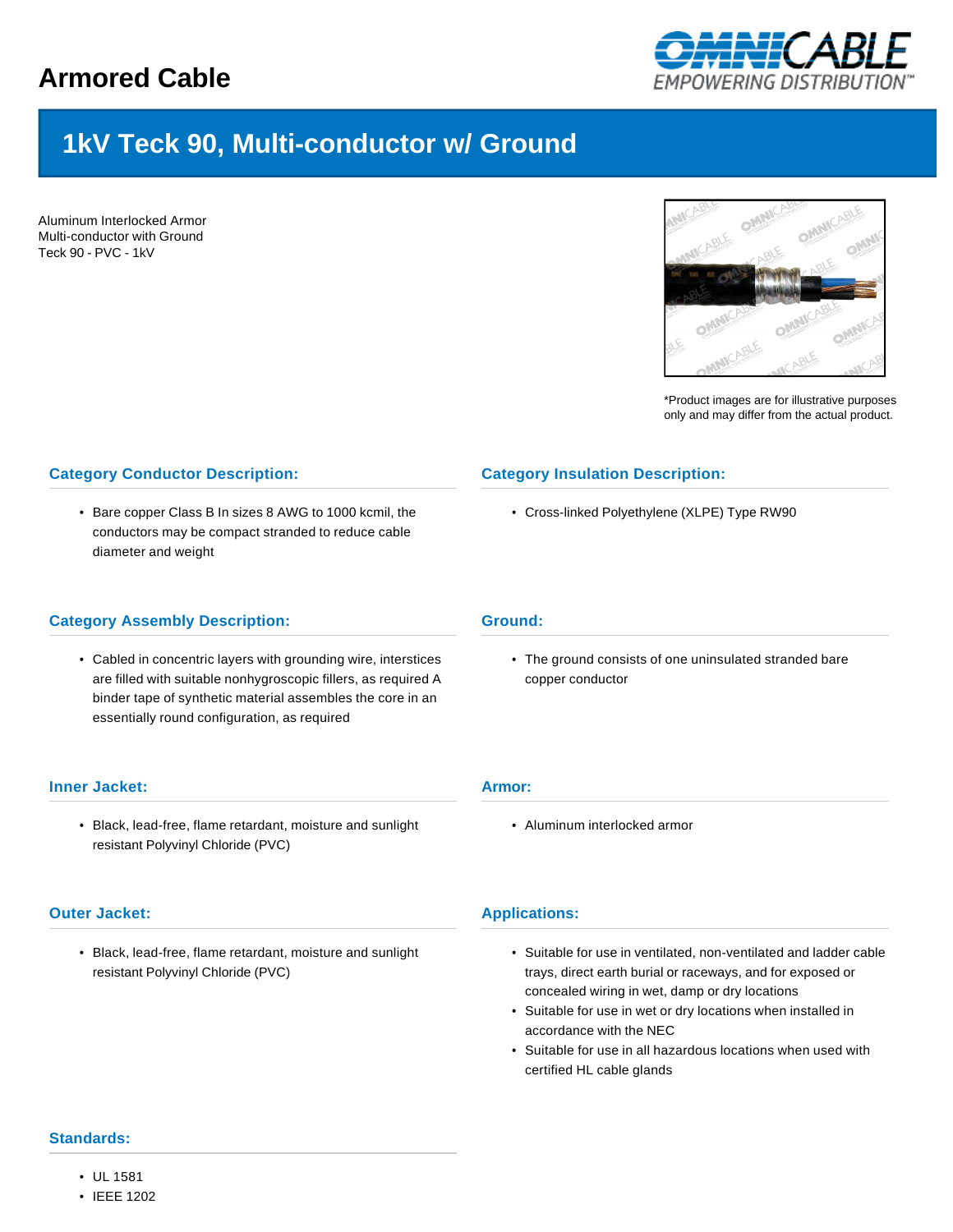- OSHA Acceptable
- Hazardous location rating HL
- CSA FFT1 & FT4
- CSA Standard C22.2 No. 131 and 186

| <b>Color Code Chart</b> |              |  |  |  |  |  |
|-------------------------|--------------|--|--|--|--|--|
| # of Conductors         | Color        |  |  |  |  |  |
|                         | Red          |  |  |  |  |  |
| 2                       | <b>Black</b> |  |  |  |  |  |
| 3                       | <b>Blue</b>  |  |  |  |  |  |
|                         | White        |  |  |  |  |  |